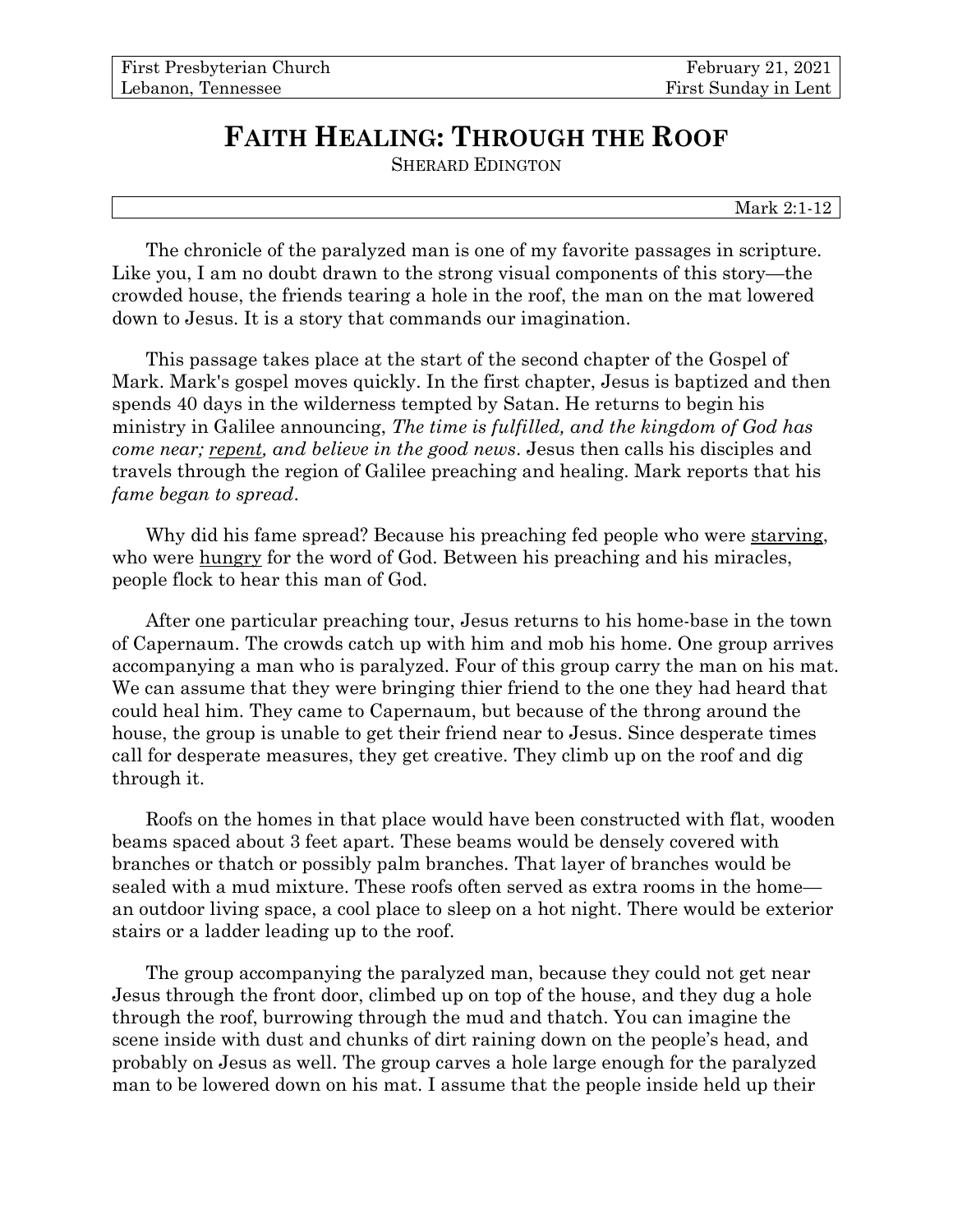hands to receive him. As the gospel reports, *When Jesus saw the faith of the friends, he said to the paralytic, 'Son, your sins are forgiven.*'

The story should right there. These friends bring the paralyzed man to Jesus and Jesus forgives him of his sins. But that is not how they hoped this would turn out. The friends brought the man expecting a healing, not forgiveness. You can imagine them thinking, "We carried him all the way here and now we've got to carry him back." They knew this it was a possibility, but they believed Jesus. They believed enough to carry their friend. They hoped for a miracle.

What is interesting about this event is that Jesus acts not on the faith of the paralyzed man—the man who is healed—but on the faith of his friends. As Mark tells us, *When Jesus saw their faith,* he responded.

It is like when I baptize an infant. I don't interrogate the child. I don't ask "Do you put your faith and trust in Jesus Christ as your Lord and savior?" No. I ask these questions to those who *bring* the child—its parents or grandparents—the ones who carry him to me. It is on their faith that we baptize little ones.

Jesus doesn't interrogate the man on the mat. Jesus doesn't ask any questions. Jesus acts on the faith of the friends—the faith that inspired them to transport this man who knows how many miles and then to rip into a roof desperate to get close to the one with authority. And then, the one with authority does what he came to do he forgives sins. He forgives sins to prepare us to enter into the Kingdom of God. When our sins are absolved, we are ready for the kingdom.

Although the story should end with the forgiveness of sins, it continues. There are scribes present watching all of this drama unfold. Not surprisingly, they are offended by Jesus' claim to forgive sins. In their professional opinion, Jesus' actions constitute unadulterated blasphemy. Only God can forgive sins. I would have the same reaction if someone walked in off the street and started serving communion, or performing a baptism, or forgiving sins.

Jesus perceives what they are thinking and challenges them asking, *Why do you raise such questions in your hearts?* And then he puts this question to them, *Which is easier, to say to this [paralyzed man], "Your sins are forgiven", or to say, "Stand up and take your mat and walk"?*

That is a good question. Which is easier? I have no idea because for me, for you, both are impossible. We can't forgive sins and we can't bring about miraculous healings. For Jesus, it seems that forgiving is not only the more difficult task but also the more significant. Forgiving is Jesus' mission, his purpose. The ability to heal—to say stand-up—is a side-effect of forgiving. Jesus uses his ability to heal to substantiate his power to forgive. In other words, Jesus has said, *Your sins are forgiven, and to prove I mean business, here, you are also healed.* The people who